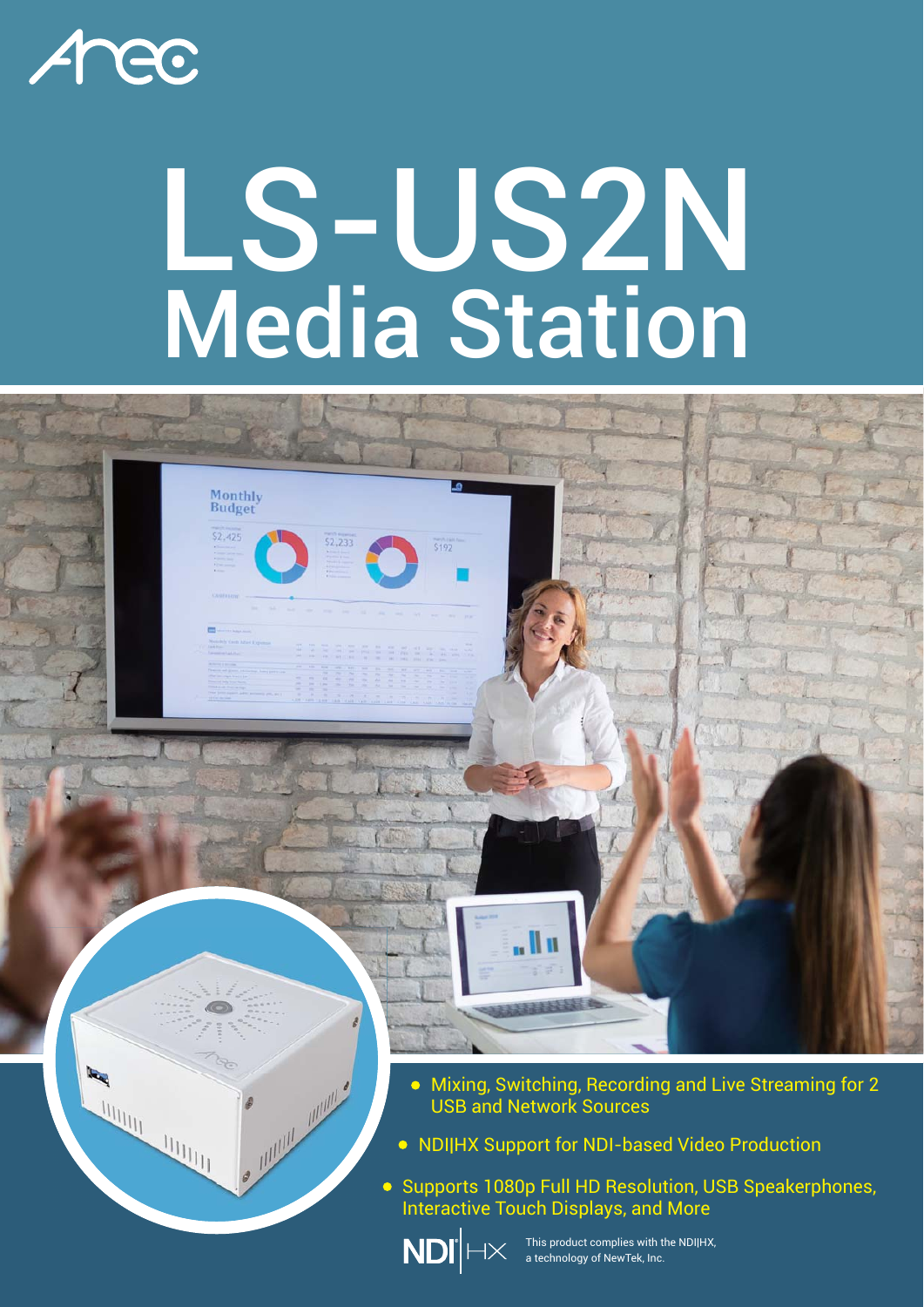## Main Features

# Easy to Record and Stream a Professional Video

AREC LS-US2N, a compact and all-in-one Media Station, supports capturing, switching, mixing, recording and simultaneously live streaming 2 Full HD video sources. LS-US2N supports RTMP based platforms like YouTube, Facebook, Twitch, Wowza, and other CDNs straight from the box.

### Adding Titles & Graphics to Your Video

With LS-US2N, users can easily switch and mix between sources, add or remove logos, backgrounds, overlay graphics, and subtitles to create their own custom and professional lecture video.



# Capture Up to 2 Video Sources in a Layout of Your Choosing

Mix USB (UVC)\*, RJ-45 LAN camera and streaming inputs together with USB (UAC) audio and create a complete mixed video plus 2 individual video channel recordings with a push of one button. LS-US2N is compatible with network-based H.264 RTMP/ RTP/ RTSP (video only) and NDI|HX sources.

\* LS-US2N comes in a bundle with an HDMI-to-USB (UVC) dongle that allows the device to support video input from HDMI sources like computers and interactive boards.



#### Intuitive and Versatile Control Options

LS-US2N comes with numerous control options, including AREC Online Director web page (Chrome, Edge, IE), Interactive Graphical User Interface (GUI), and Mini Controller web interface for mobile devices. LS-US2N is also fully compatible with free to use AREC software, such as Online Director Application, Station Manager, and others. AREC also provides an APK for additional integration with interactive flat panel displays.\*\*





On-screen GUI & USB Interface\* Web/ SW-based Online Director Mini Controller from



Mobile Device



AREC Recording APK for Android Interactive Whiteboards

\* The on-screen GUI supports mouse device control through USB connection. \*\*Please contact your sales representative for more information.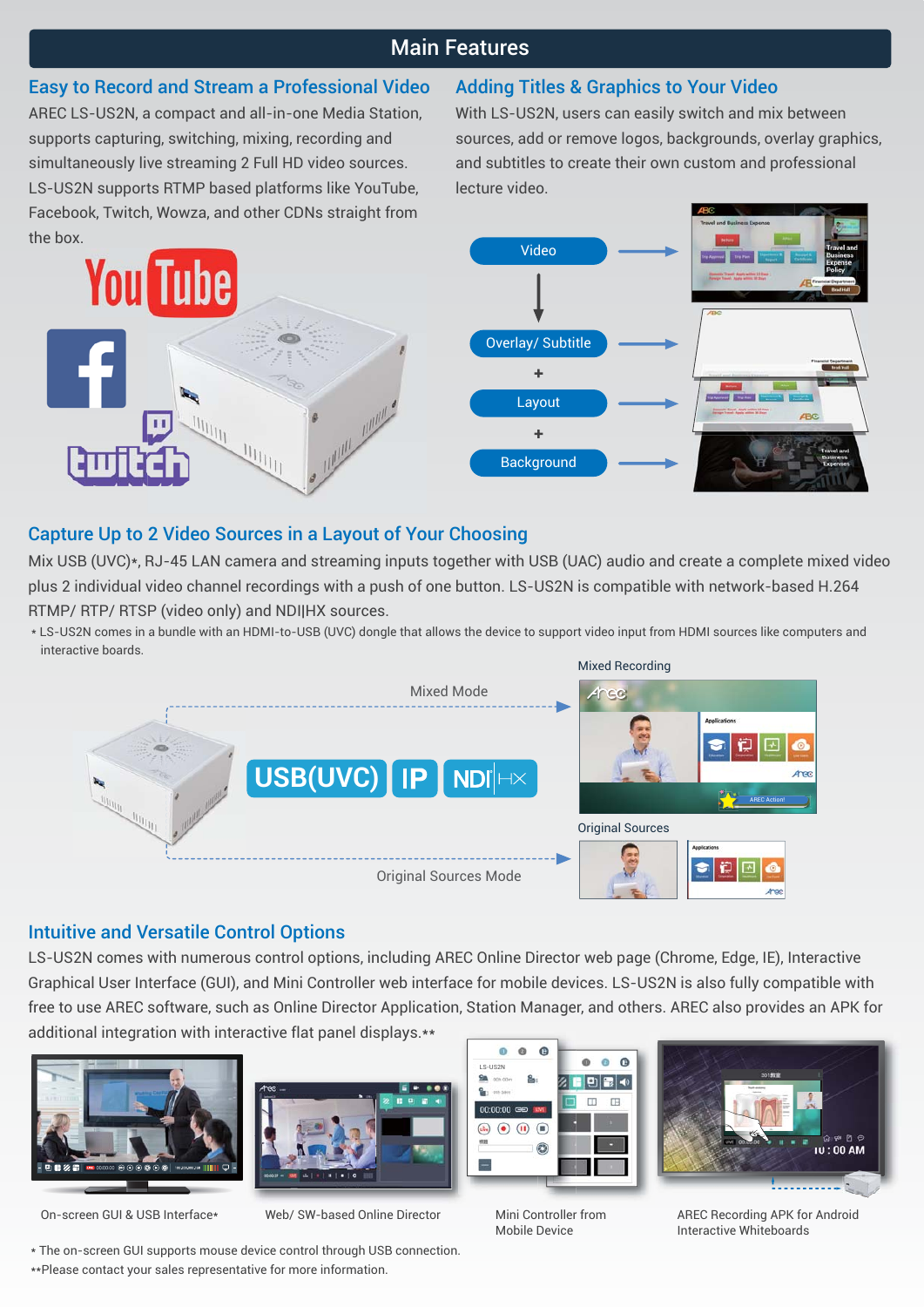#### AREC Video Manager: Videos with Just One Click

With the built-in Video Manager, administrators or teachers can manage videos stored in the local LS-US2N Media Station remotely. They can download, upload or delete video files, and edit video metadata.



#### Recording and Backup

LS-US2N\* is integrated with Panopto, Kaltura, and Opencast platforms. It can also record and save videos on a connected USB storage. It supports automatic backup and upload of recordings after their completion to AREC MediaCenter, FTP, and SFTP servers, and can use NAS for storage.

\* Users will need to have a valid account on Opencast, Panopto, or Kaltura to use these platforms together with LS-US2N.



## Product Appearance and Interfaces



# On-Screen Graphical User Interface



\* The on-screen GUI supports mouse device control through USB connection.